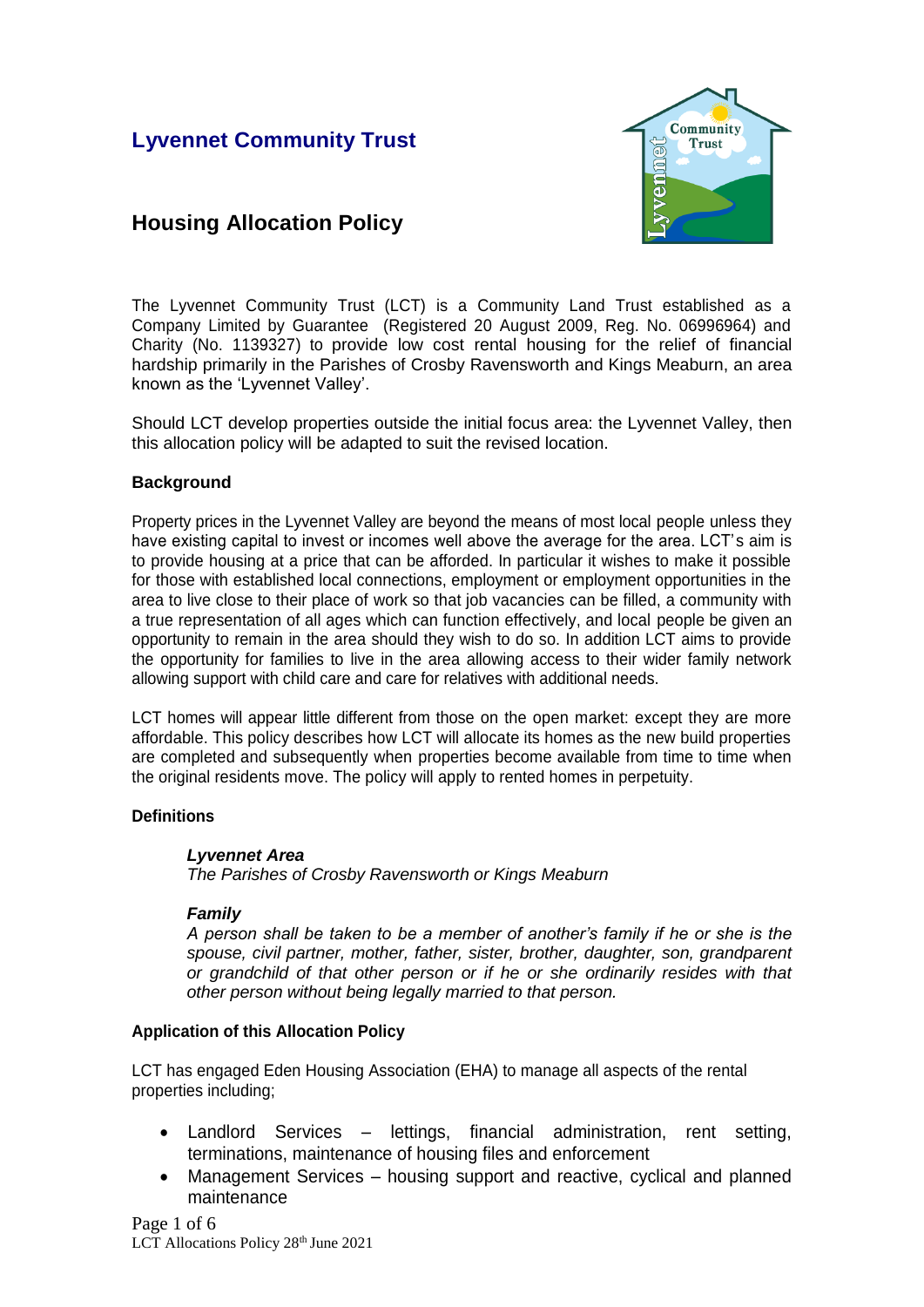EHA will manage all tenant personal and financial information in compliance with Data Protection legislation and this will not be shared with Directors of LCT (except LCT's Housing Sub-committee).

Prospective tenants are strongly advised to take their own financial advice from individuals / organisations registered with the Financial Conduct Authority.

# **LCT – Housing Needs Criteria**

Whenever homes are available for rental, in considering applicants the following criteria will apply and all "TIME" criteria will be applied as at the date when the application is determined, not the date of the application or registration of interest form

The first **FOUR criteria** (1, 2, 3 & 4) must all be met in all cases, i.e. conditions precedent.

# 1. **Inability to afford open market purchase or rental**

EHA on behalf of LCT will consider the applicant's financial circumstances, including their disposable income, assets, savings, and how that measures against average income levels in the area, and whether this would enable applicants to access open market rented homes.

Only those will be considered -

- whose household income and capital may make it difficult for them to buy or rent the home they need in the Lyvennet Area on the open market; and
- whose household income and capital thereafter make it difficult for them to meet normal household running costs, including rates, services and maintenance;
- who are unable to relieve that housing need themselves.

Individuals who already own a home will not be considered unless they can prove they are homeless according to local authority criteria

# **2. Ability to afford an LCT home**

EHA on behalf of LCT will require proof of household income, capital and other financial commitments to ensure that the outgoings to which an applicant would be committed are affordable.

### **3. Suitability**

Homes must be suited to the applicant's and family's needs in terms of size of property available. Wherever possible homes will be allocated with room to grow so that families can develop and retain roots in the community.

# **4. Local Connection to satisfy s.106 Agreement imposed by Planning Authority**

For the purpose of these criteria applicants must have a **Local Connection**  meaning that one or more of the applicants, at the time of the determination of their application have –

**a.** Lived or worked in the Area for an aggregate (but not necessarily continuous period) of not less than three years provided that such period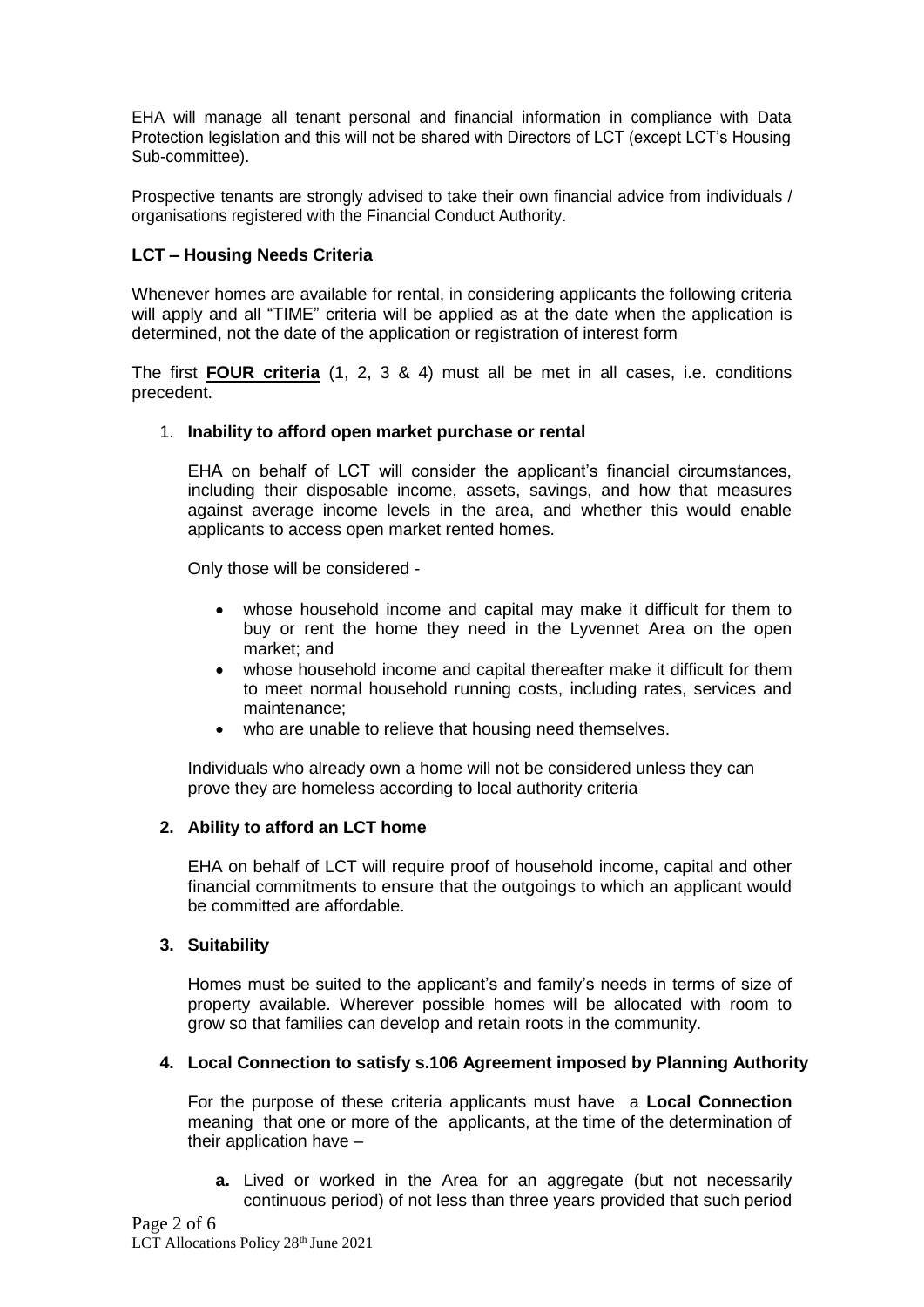is either continuing at or ended not more than two months prior to the date of determination of their application; or

- b. Have established links with the Area by reason of birth and/or long-term immediate **Family** connections; or
- c. Have an essential need through old age, illness or disability of themself or of a **Family** member who satisfies a) or b) above,to live near such relative or relatives.

For the purpose of these criteria, "**Area**" means

- i) the parishes of Crosby Ravensworth and Kings Meaburn
- ii) If no suitable tenant is identified within three months of the rental property becoming available then the definition of "Area" shall be extended to the administrative district of Eden District Council
- iii) If no suitable tenant is identified a further three month period the definition of "Area" shall be extended to include the whole of the administrative county of Cumbria County Council.

The next **FIVE criteria** (5, 6, 7, 8 and 9) will be used to further determine priority between one applicant and another.

The individual criteria are scored with the individual applicants scoring the most points being considered first.

### **5 Employment**

Existing full time or part-time employment (minimum of 16 hour per week) or an offer of employment in the Lyvennet Area. *(4 points)*

Those employed in the Lyvennet Area for a minimum of 3 years immediately prior to retirement *(4 points)*

Those who can demonstrate that they are self-employed in the Lyvennet Area and will continue to be self-employed operating from a base in the Lyvennet Area *(4 points)*

### **6 Residence**

This includes those already living in the Lyvennet Area, those who have left the community or have strong family links.

Residence will be taken in the following order of priority:

- *a)* Ordinarily resident in the civil Parish of Crosby Ravensworth or Kings Meaburn for at least 3 years; *(15 points)*
- *b)* Resident in an adjoining rural civil Parish for at least 3 years; *(12 points)*
- *c)* Resident in the civil Parish of Crosby Ravensworth or Kings Meaburn in excess of 6 months but less than 3 years; *(10 points)*
- *d)* Resident in an adjoining rural civil Parish in excess of 6 months but less than 3 years. *(8 points)*
- *e)* Resident within the Eden District Council area for at least 3 years (*4 points)*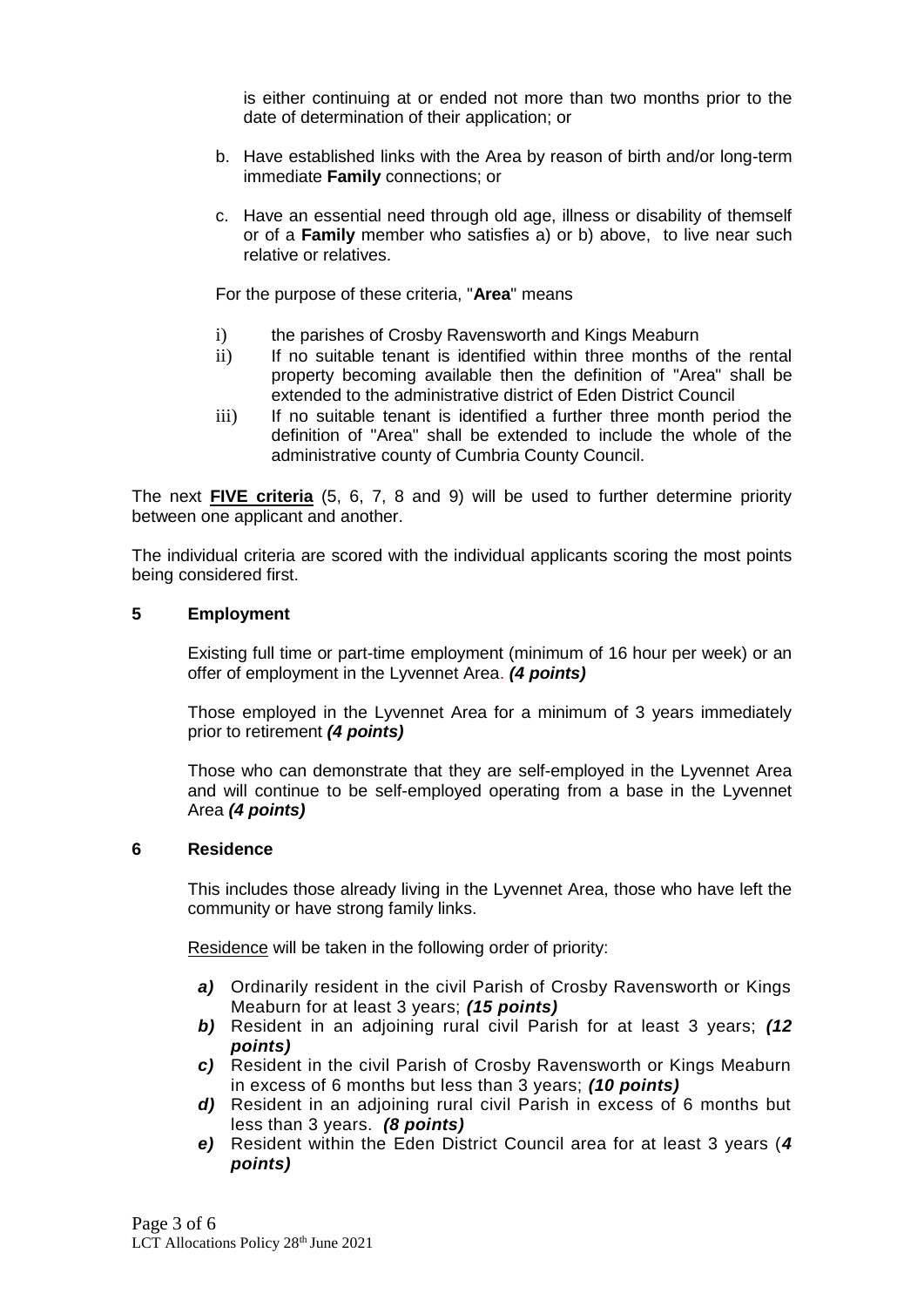*f)* Resident within the county of Cumbria area for at least 3 years *(1 point)*

# **7 Contribution to the community (4 points)**

Individuals who can demonstrate that they actively contribute to the community as an active committee member or regular volunteer of -

- a local charity, or community cause
- groups associated with young people; e.g. Brownies, Scouts, Young Farmers etc
- Local committees: Parish Council, village hall, show committee etc.
- Voluntary support organisations for community residents; organizing clubs, events etc.

# **8 Statutory Homelessness as assessed by Eden District Council (6 points)**

# **9 Current Accommodation** ; **(2 points)**

Account will be taken of -

- The unsuitability of the current accommodation
- Poor state of repair of current accommodation
- Need to move for medical or social reasons
- Overcrowding of current accommodation

In the case of two or more applicants scoring the same number of points the **last criterion (10)** below will be used.

# **10 Length of Wait**

Those who have registered to be considered and who have been waiting longest will receive higher priority if satisfaction of all other factors is equal.

# **Advertisement of properties**

As soon as a vacancy is known to be occurring, EHA will

- a. Check the current situation of individuals already registered as applicants for a tenancy
- b. Advise Crosby Ravensworth Parish Council and Eden District Council of projected housing availability.
- c. Advertise availability through the local community newsletter "the Lyvennet Link" or such other newsletter as may be available (if any) in the event that the Link ceases publication and via LCT's website; [www.lyvennetcommunitytrust.org](http://www.lyvennetcommunitytrust.org/) and via the local newspaper "the Herald", or such alternative publication as may be appropriate inviting applications or expressions of interest within two weeks from the date of publication

# **Registration of interest and Housing Application process**

Applicants can register an interest in LCT housing at any time by completing a Housing Application Form available from;

Page 4 of 6 LCT Allocations Policy 28<sup>th</sup> June 2021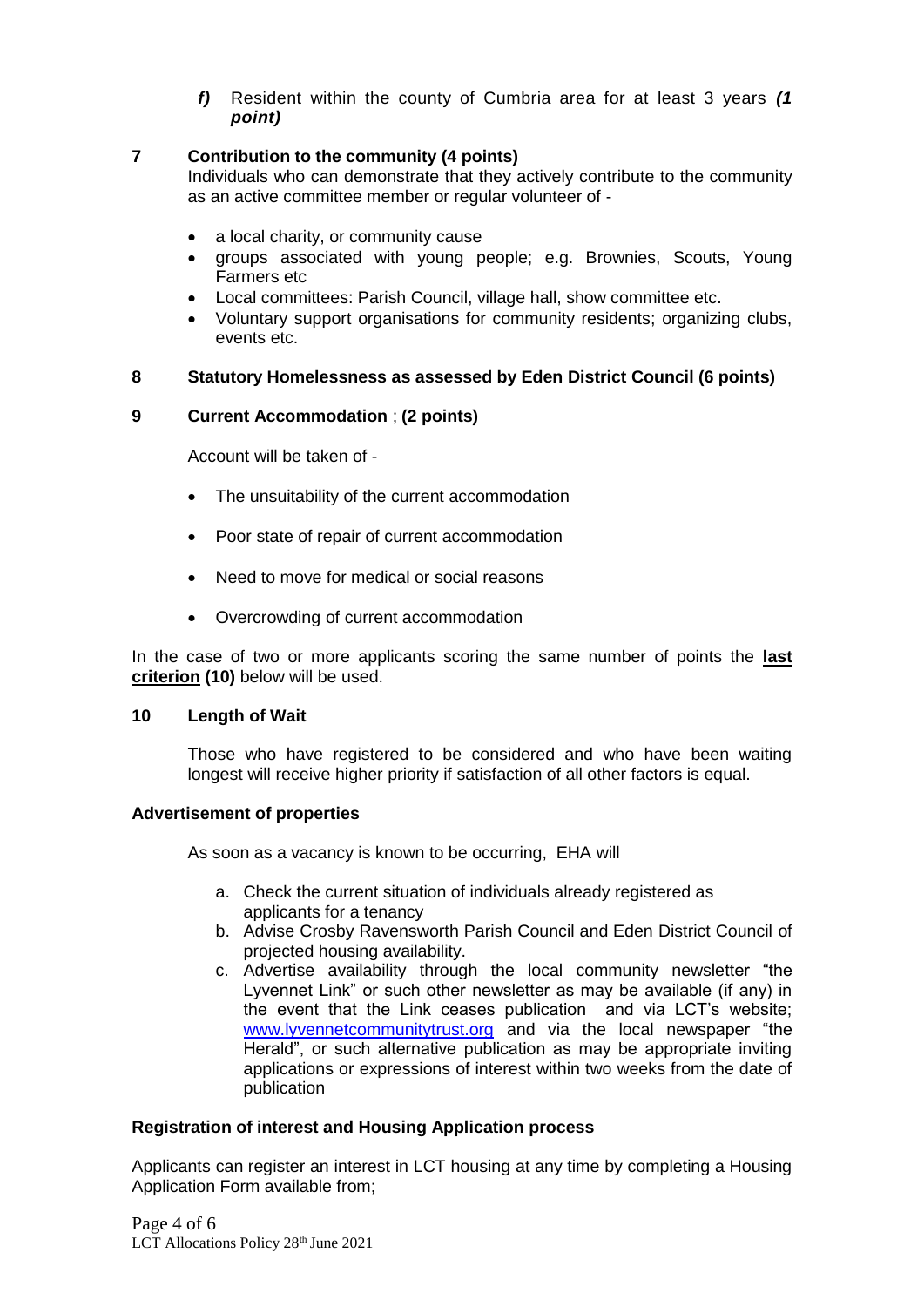Eden Housing Association Blain House Bridge Lane Penrith CA11 8QU 01768 861400 or [enquiry@edenha.org.uk](mailto:enquiry@edenha.org.uk)

When a completed application form is received EHA will confirm receipt with the applicant, detailing:

- a) their registration and application date
- b) assessment of eligibility and whether further information and/or an interview is required;
- c) the size of dwelling for which they are registered.

EHA will carry out a review of current Housing Applications every 12 months and will confirm applicants continued interest and whether there have been any major changes to the information provided on their original Application form.

# **Deciding Priority**

Eden HA will maintain a list of applicants in order of the date of registration. When a home becomes available contact will be made with all registered applicants, seeking clarification of continued interest. Where a registered applicant has previously completed a Housing Application Form they will be asked to update their information.

EHA will report to the LCT Housing Sub Committee, advising the names and current address of applicants and which (if any) of the applicants respectively -

- A. meet criteria  $1 4$
- B. receives points under criteria  $5 9$
- C. In the case of multiple applicants achieving the same number of points from criteria 5-9, which of the applicants have been registered with EHA for LCT accommodation for the longest time.

## **LCT Overview**

Before any decision is made or formalised EHA will report the outcomes of all applications to a panel made up of three members of the LCT's Executive acting as a Housing Sub Committee. This Committee will oversee the allocation of tenancies with EHA and will have access to the the list of applications made and the points awarded based upon applicants circumstances.

### **Tenancy Offer**

Successful applicants will be given the opportunity to visit the property. They will then have 24hrs to advise EHA that they wish to proceed with rental.

If an applicant refuses a property it will be offered to the next highest scoring applicant who satisfies criteria 1-4.

# **Equal Opportunities**

In line with the LCT Equal Opportunities Policies no person or group of persons applying for accommodation will be treated less favorably than any other person because of their race, colour, ethnic or national origin, age, gender, religion, sexual orientation, physical disability or marital status or any other factor that is strictly prohibited by law.